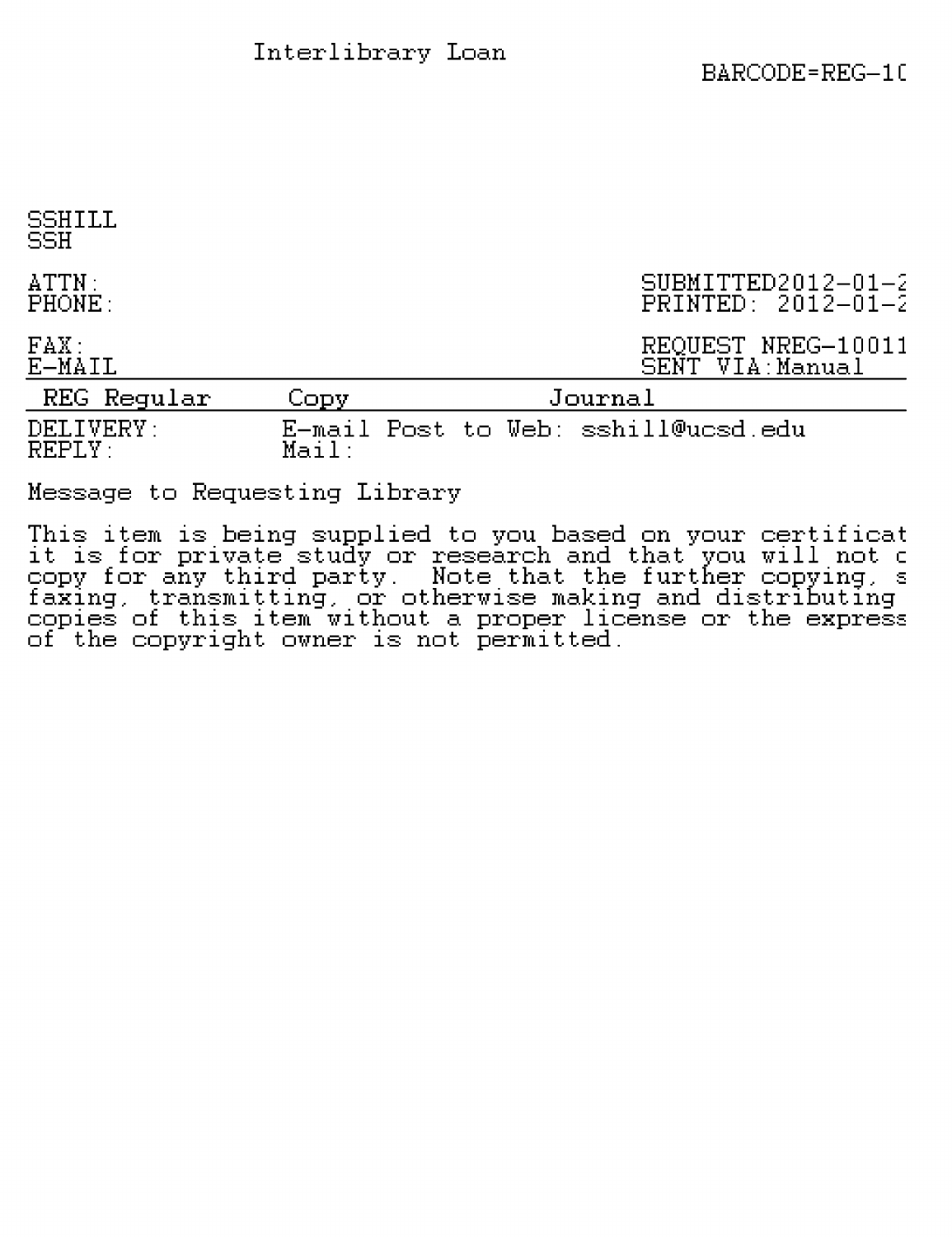|  |  |  | U.C. Santa Cruz Interlibrary Loan |  |
|--|--|--|-----------------------------------|--|
|--|--|--|-----------------------------------|--|

BARCODE=REG-lC

| UC SAN DIEGO INTERLIBRARY LOAN<br>Geisel Library |       |                     |         |                                                            |
|--------------------------------------------------|-------|---------------------|---------|------------------------------------------------------------|
| $ATTN$ .<br>PHONE:                               |       |                     |         | SUBMITTED2012-01-2<br>PRINTED: 2012-01-2                   |
| $\texttt{FAX}:$<br>E-MAIL                        |       |                     |         | REQUEST NREG-10000<br>SENT VIA: Manual<br>EXTERNAL 4979068 |
| REG Reqular                                      | Copy  |                     | Journal |                                                            |
| DELIVERY:<br>REPLY:                              | Mail: | Ariel: ill.ucsd.edu |         |                                                            |

This material may be protected by copyright law.

McHenry Library<br>1156-High-Street--------------------------Santa Cruz, CA 95060 (831) 459-2234 ill@library.ucs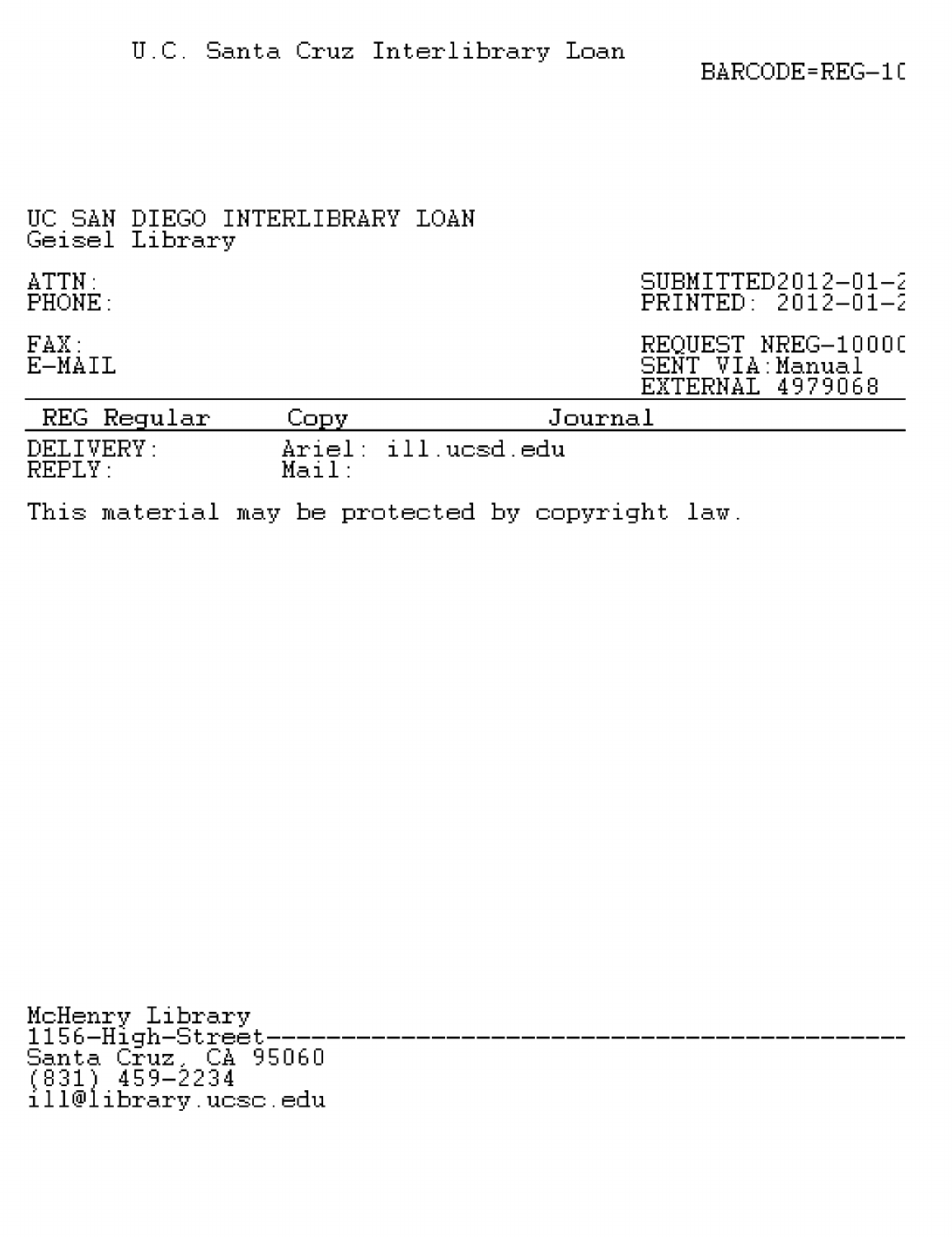**Request Date:** 20-JAN-2012 **Expiration Date:** 29-JAN-20l2 **ILL Number: 111111111111111111111111111111111111111111111 ILL Number:** 4979068 Call Number: UCSC:S&E Stacks.RA790.A1A5  $V.33$ Format; Article Printed Title: American journal of orthopsychiatry **Article Author:** JOHN, VP A**rticle Title: T**HE INTELLECTUAL DEVELOPMEN<br>OF SLUM CHILDREN: SOME<br>PRELIMINARY FINDINGS. **Volume/Issue:** 33 **Part Pub. Date:** 1963-10 **Pages:** 813-22

**Pub. Place:** [Albany, etc.] **Borrower:** UCSD Geisel Library

**Patron Name:** Cheng, I-Ting (Undergraduate) Patron e-mail: i4cheng@ucsd.edu **Service Level:** Normal - Full Search **Delivery Method:** Electronic Mail **Request Notes:** OCLC #: 1480170 **Need By: Verification Source:** MELVYL-UCLinks-Entrez:PubMed **Supplier Reference:**  Local request number: **Owned By:** UCSC McHenry Library

**Printed Date:** 23-JAN-20 12

**TGQ or OCLC <sup>#:</sup> |||||||||||||||||||||||||||||||||** 

**TGQ or OCLC** #: 4979060 ID: USDl **ISBN/ISSN:** 0002-9432

 $\bigodot$ 

Publisher: American Psychological Association (PsycARTICLES)/[Albany, etc.]

**Address:** ATTN: Interlibrary Loan - Borrowing *I*  Geisel Library / University of Califomia,<br>San Diego / 9500 Gilman Dr. 0175-U / La<br>Jolla, CA 92093-0175 / U.S.A. / ARIEL:<br>ill.ucsd.edu / FAX: 858-534-4970 / sshill@ucsd.edu

Service Type: Copy non returnable **Max Cost:** USD35 **Payment Type:** IFM

**Copyright Info: Requester Symbol:** 

> **Return To:** UCSC Interlibrary Loan/The University Library/l 156 High Street\Santa Cruz, CA 95064/ Ariel:128.114.163.129 Odyssey: 128.114.163.129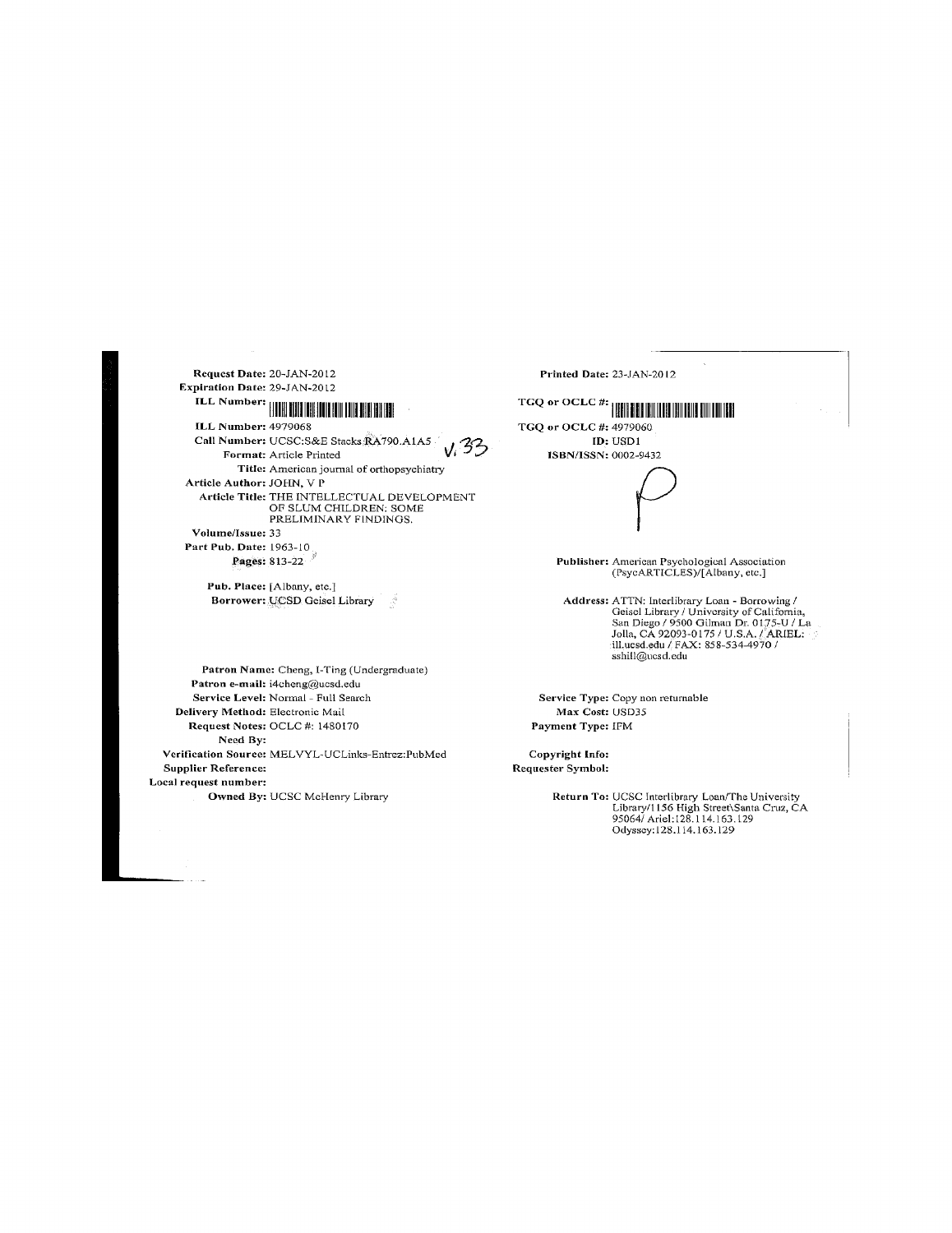**IN CHIL** 

#### INTELLECTUAL DEVELOPMENT OF SLUM CHILDREN: JOHN

ce it diothesis is th tasks to mak al dispoy issus dequat illy deat mer ttion to grams, amiles 10W to relief Armed workferent supoject ipha-.<br>sion  $\mathbf d$  to ue."

re a

and

tre. pe-<br>ion

 $l$ et **us** 

`or

in

<sub>re</sub>

 $\mathbf{d}$ 

 $\mathbf{fs}$ 

 $\mathbf{I}$ 

þ,

美意

 $\mathcal{L}^{\text{max}}$ 

Aid to Dependent Children program is gradually emerging as a broadly gauged family and child welfare program, and the local agencies administering both it and other assistance programs must eventually become multiplefunction social agencies, staffed to provide the kind and quality of services that will help the individual family overcome such personal-social problems as have already been enumerated. This calls for Herculean efforts to upgrade the quality of current staffs of public welfare agencies and to attract imaginative and educationally qualified people to public welfare careers.

813

Money is becoming available through federal and state governments for general and for demonstration research. It can be anticipated that opportunities will increase for testing or demonstrating any idea that holds promise of enhancing our knowledge of the problems or of dealing more effectively with these problems of the socially deprived segment of the community that comes under the purview of public welfare agencies.

#### 2. The Intellectual Development of Slum Children: Some Prellmlnary Findings\*

VERA P. JOHN, Ph.D.+

Institute for Developmental Studies, Department of Psychiatry, New York Medical College, New York, and Department of Anthropology-Sociology, University of Rochester, New York

This study examines certain patterns of linguistic and cognitive behavior in a sample of Negro children from various social classes. Three major levels of language behavior-labeling, relating, categorizing-were analyzed. Consistent class differences in language skills were shown to emerge between groups of Negro children of different socioeconomic class.

THE traditional normative approach in<br>the investigations of the cognitive life of children is being supplanted by new theory and new techniques. For example, the study by Kagan and Moss<sup>5</sup> on styles of conceptualization has shown that some children, as well as adults, exhibit a stable

approach to a great variety of cognitive tasks. A major value of their work lies in the stress they place on interrelationships among discrete behaviors characteristic<br>of the growing organism. In a longitudinal study of infants, Thomas, Birch and<br>Chess,<sup>10</sup> working toward a similar goal,

The data reported for publication, November 23, 1962.<br>
The data reported for publication, November 23, 1962.<br>
The data reported for exerce collected as part of a program, "Verbal Enrichment and School<br>
The corrected here w

paper.<br>†The University of Rochester, River Campus Station, Rochester 20, New York.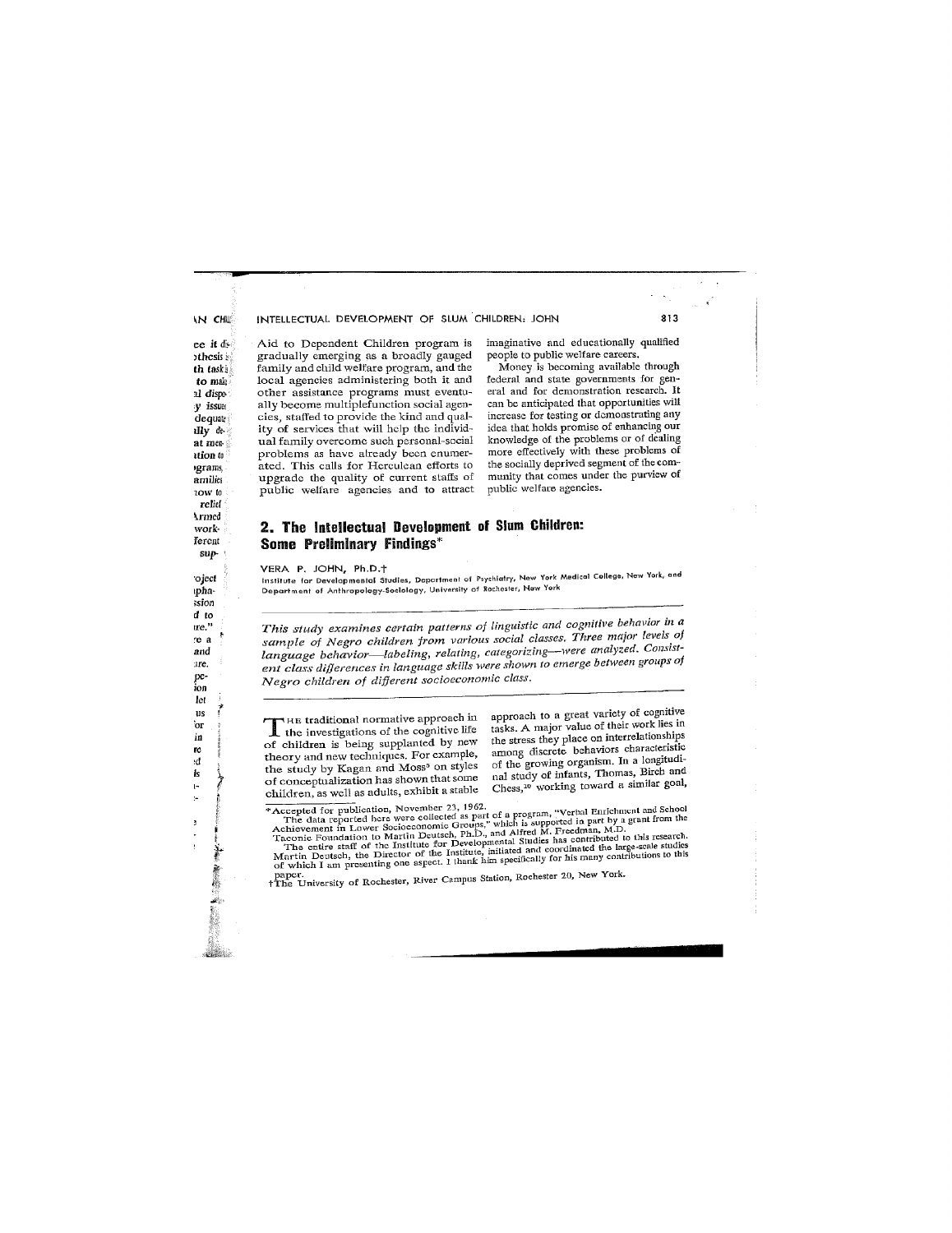#### 814 PANEL, PROGRAMS FOR THE SOCIALLY DEPRIVED, URBAN CHILO

are seeking to discover stable primary patterns of reactivity through observation of the child up to and including his first years in school. These studies, though derived from theoretical frameworks differing from that of Piaget,<sup>3</sup> still resemble his work in deriving explanatory concepts from observed behavior.

However, these studies, as well as the majority of current research, employ readily available subjects, that is, newborn infants of professional colleagues or children who attend schools affiliated with universities. This is one reason why there is as yet little knowledge about the suhject of this paper, developmental studies of the urban slum child. His methods of discovering his world, classifying information and manipulating objects or people have hardly been studied.

It is this child, however, who presents the most severe and abiding challenge to the nation's educators; a chalJenge not only in terms of human tragedy, as Conant' reports in discussing the high percentage of boys out of school and out of work between the ages of 16 and 21, but in terms 0£ the social and political health of the metropolis.

The Institute for Developmental Studies, whence this paper originates, is physically situated on the edge of a slum. The life of the children in this neighborhood differs from the life of the college-town **VERRAL BEHAVIOR** subjects of typical developmental studies. Several studies s subjects of typical developmental studies. Several studies show that childress<br>Their play, their toys, the noises with from lower-class backgrounds rely on

views a test as deeply affected by the social context in which it is given. Similarly. the classroom behavior and achievement of slum children, the traditional criterion variables for studies of intelligence, may be evaluated inappropriately by psychologists and teachers.

la de la construcción de la construcción de la construcción de la construcción de la construcción de la constr<br>La construcción de la construcción de la construcción de la construcción de la construcción de la construcción

In the control of the control of the control of the control of the control of the control of the control of the control of the control of the control of the control of the control of the control of the control of the cont

 $\frac{1}{2}$  and  $\frac{1}{2}$  and  $\frac{1}{2}$  and  $\frac{1}{2}$  and  $\frac{1}{2}$  and  $\frac{1}{2}$  and  $\frac{1}{2}$  and  $\frac{1}{2}$  and  $\frac{1}{2}$  and  $\frac{1}{2}$  and  $\frac{1}{2}$  and  $\frac{1}{2}$  and  $\frac{1}{2}$  and  $\frac{1}{2}$  and  $\frac{1}{2}$  and  $\frac{1}{2}$  a

literature.<br>N

i<br>International Company (approximately)<br>International Company (approximately)

I

I

In our current research, the impact of the early social environment on the patterning of intellectual skills in young children is being examined within a program that encompasses the study of elementary school children of varying sacial class and ethnic backgrounds. The aim of this program is to ascertain those patterns of linguistic and cognitive behavior that are characterized by internal consistency and arc related to the social economic environment of the subjects. To focus primarily on the influence of the social environment on intellectual development, it was advantageous to compare groups of children from a single subculture. Therefore, the subjects of **thi-.**  study were Negro children of various secial classes.\* Two aspects of the intellectual development of these children will be discussed: certain features of verbal behavior, such as the use of descriptive and integrative language, and the use  $\cdot$ language as a conceptual tool, as in classificatory behavior.

Their play, their toys, the noises with from lower-class backgrounds rely on which they live, the texture of their ex-<br>shorter sentences in their speech than dewhich they live, the texture of their ex-<br>stence is not familiar to most research their middle-clase are-mates 1. Thou have istence is not familiar to most research their middle-class age-mates.<sup>4</sup> They have<br>workers. An immediate problem facing a more limited yocabulary and poorer workers. An immediate problem facing a more limited vocabulary and poorer an investigator is the selection of meas- articulation. Investigators have hypothean investigator is the selection of meas-<br> $\frac{1}{2}$  articulation. Investigators have hypothe-<br> $\frac{1}{2}$  are when assessing these chil-<br> $\frac{1}{2}$  sized that these differences are partially ures to use when assessing these chil- sized that these differences are partially dren. How valid are traditional psycho- due to the more restricted pature of the due to the more restricted nature of the logical tests for this purpose? Riessman<sup>8</sup> environment in which children from low-

\*In this regard the study resembles one by Esther Milner who also examined the relationship  $\cdot$  social environment using only Negro subjects.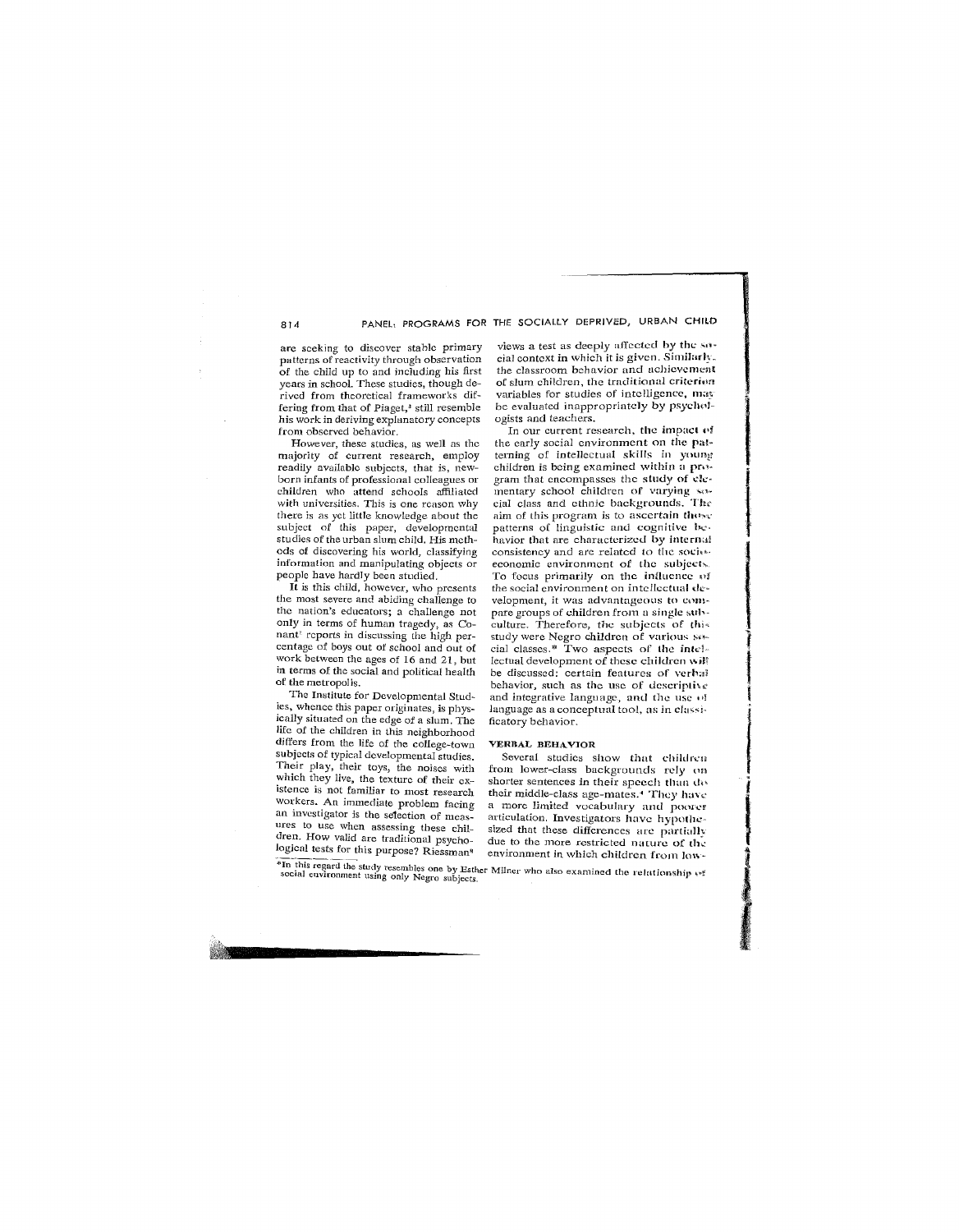# --INTELLECTUAL DEVELOPMENT OF SLUM CHILDREN, JOHN 815

er-class homes are raised. Though the **findings are consistent from investigator to investigator, the aspects of language**  behavior chosen for study have usually not been derived from a theoretical approach to language or cognition.

In these studies we have delineated three major levels of language behavior: labeling, relating and categorizing. A multilevel system of language analysis is useful theoretically and methodologically. **However, processes characteristic of one level of verbal behavior may also operate,**  though to a more limited extent, at another level of language. Language and **nonlanguage approaches are 'continu**ously integrated in the child's attempts to deal with his environment. The social **scientist must impose units of observa**tion and analysis upon ongoing behavior and his methods of "cutting the pie" may occasionally seem forced. Hence, the dis**tinction between verbal behavior and**  classificatory behavior may appear arbitrary.

Labeling is similar to morphological **analysis, in linguistic terms. When the**  child first learns to speak, he masters **n1ore or less precise relations11ips between**  perceived phenomena and their labels. **This acquisition is both a receptive and expressive process. On the one hand the**  child is exposed to the word and its referent; subsequently, his own labeling actions become overt and these efforts re**ceive social reinforcement.** 

**Whereas motor exploration can be**  perfected by a child on his own, language as an effective internal process can only **be learned from others. If the infant is to**  learn the skill of words, he needs the **presence and active assistance of another** 

speaker. Reliance upon language as a means of effective communication as well as cognitive exploration is particularly prevalent in the small, nuclear middleclass home. The lower-class child, on the **other hand, is surrounded by many faces**  and cared for by many hands. He, too, experiences the hearing of a word and the seeing of an ohject, but his own first attempts at talking may go unrecognized.

Opportunities to hear simple labels re**petitively are abundant in most normal**  environments. The names of foods, fur**niture and colors are repeated thousands**  of times in the hearing of the young child. Thus reinforcement for his own attempts at labeling may be of minimal importance for the child when faced with these "re**ferents." The corrective feedback offered**  to the much-listened-to child gives him an opportunity to experiment with strategies of language behavior. *He* learns under what circumstances people listen to him, **how he can attract attention, and hold it**  ~what is easily understood. Thus, the child reared in a verbally rich environ**ment, surrounded by adults who are responsive to his speech, can learn while rather young how to internalize the role of** the speaker as well as the listener.

*Measures of labeling.* The empirical findings to be reported in this paper have been drawn from a large ongoing study **of the verbal skills, intellectual perform**ance and motivational approaches of 250 school children from various neighborhoods in Metropolitan New York.\* Only **some of the verbal and cognitive tasks**  drawn from the battery of the verbal survey will be discussed.

At this preliminary stage of the re**search, two questions seerned worth ex-**

**\*This study, often referred to as the** *verbal survey,* **has continued for the past three years. The tct.ts mentioned are a subpopulation of more than ten tests of language anci conceptual behavior,**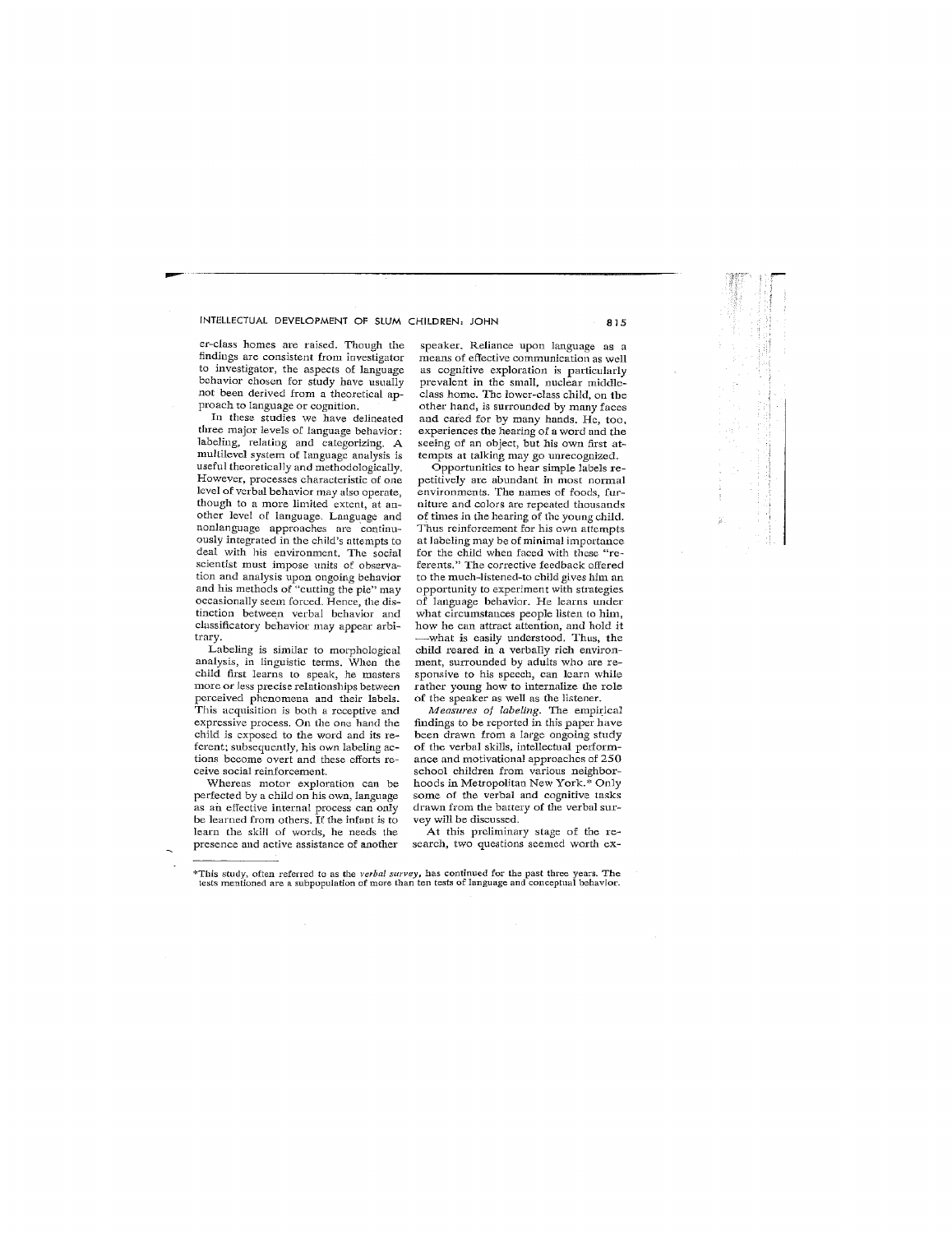#### **816** PANEL: PROGRAMS FOR THE SOCIALLY DEPRIVED, URBAN CHILD

ploring: (a) Are relatively small differ**ences in the socioeconomic environment**  of young Negro children reflected in their **performance on certain selected tasks,**  and (b) is there a widening of socioeco**nomic differences as reflected in test per**formance when fifth-grade Negro children are compared with first-grade Negro children?

The Peabody Picture Vocabulary Test (PPVT) was used to measure receptive vocabulary and the WISC vocabulary scale to measure expressive vocabulary.

A third test of labeling behavior, designed by the author for this study, is aimed at testing two different processes in overt naming, using the same set of stimuli. In this "Verbal Identification Test," the children were first asked to  $e$ *numerate* what they saw on stimulus cards depicting simple events or groups of objects; then, the pictures were shown again and they were asked to give the most appropriate "title" for each picture, that is, to *integrate* the various parts of the picture. The first major hypothesis to be tested was that lower-class and middle-class children would differ little, if at all, in their enumerations, but they would manifest class differences in labeling tasks that require integrating.

*Measures of relating.* Besides labeling and enumerating, the young child also **masters intraverbal relations hips in his**  attempts to approximate language as he hears it. The second level of this language model is comparable to syntactical analysis, in linguistic terms. At this level the child learns to chain responses, just as he had learned earlier to fit objects together into meaningful wholes, during the sensory-motor stage of intellectual development as described by Piaget. <sup>7</sup>

The Word Association Test, a method of eliciting behavior at the relating level, was utilized to study the patterns of associations children make to stimulus words. Susan Ervin<sup>2</sup> has shown that responses to **stimulus words in an association task can**  be analyzed by means of form-classes, that is, the similarity between the grammatical category of stimulus and response. In the process of word acquisition, children learn to group words into **some kind of "filing system." Thus, even**  though two nouns seldom, if ever, follow each other in a spoken sentence, children gradually learn that they are functionally equivalent. Younger children are likely to give completion (or phrase) responses when participating in a word association experiment. The responses of older children are more adultlike, in that they associate noun with noun, verb with verb. In addition, children for whom the task of word association is difficult are expected to have longer latencies. Thus, the Word Association Test offers a highly sensitive, albeit indirect, measure of language so**cialization.** 

\

 $\vert$ 

**International** 

The second hypothesis tested in this study was that middle-class children would show a higher percentage of responses in the same form-class as the **stimulus words and shorter latencies in this task than their lower-class age-mates.**  In this fashion, the middle-class child's behavior is more closely modeled after that of the adult, and may thus constitute a measure of the absorption of adult language patterns.

#### **CLASSIFICATORY BEHAVIOR**

The language-conceptual level specified in these studies relates to how the speaking organism uses language to categorize objects, people and events in his environment. Whereas labeling can be defined as the relationship between word and object (or referent), relating deals **with intraverbal relationships, However,**  classifying cmmot be adequately de-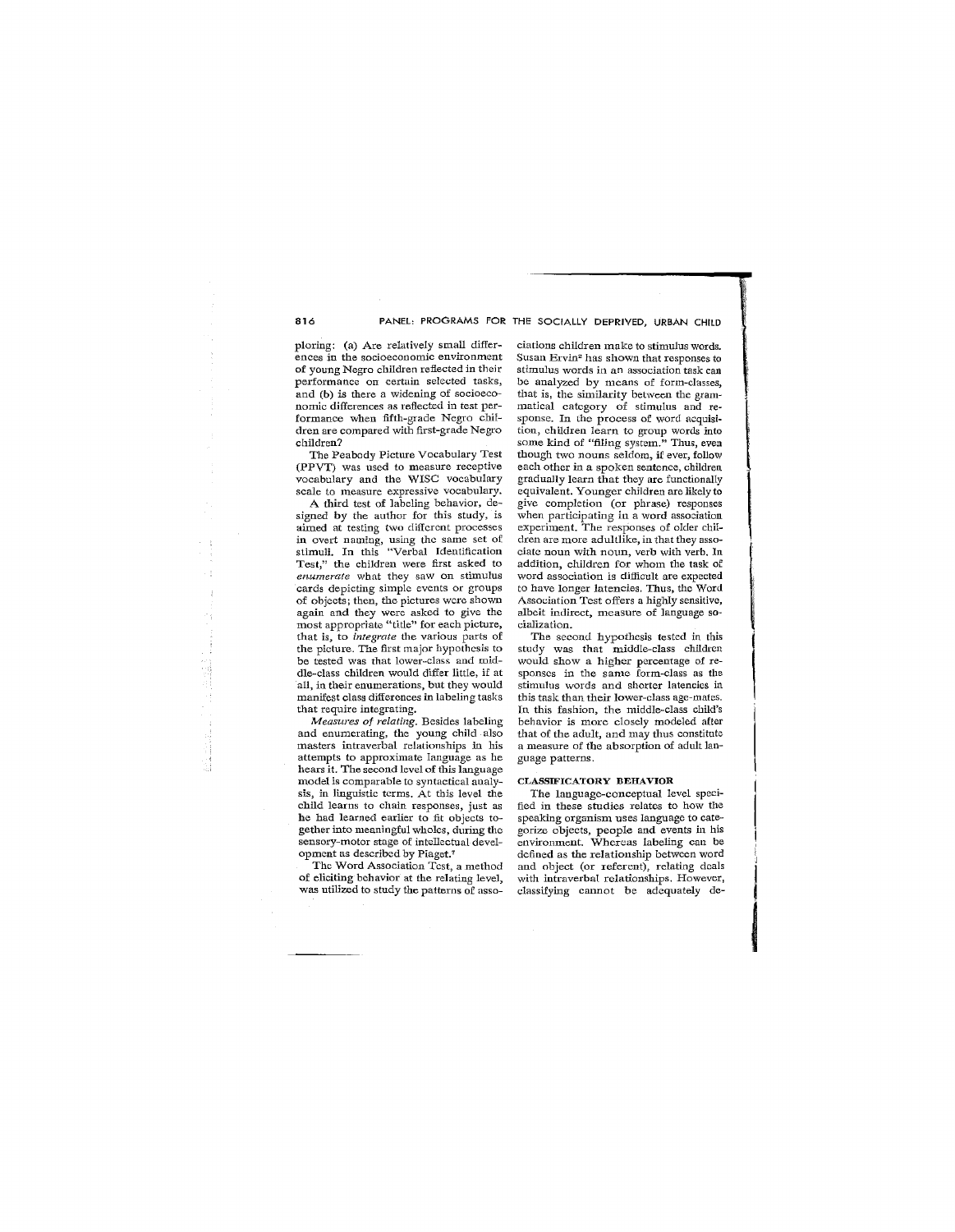#### INTELLECTUAL DEVELOPMENT OF SLUM CHILDREN, JOHN 817

fined by a single phrase. Classificatory behavior involves covert as well as internal language, a fact which greatly handicaps scientific inquiry into these **processes.** 

Much of the behavior of the young child exploring his world is perceptual and motor. Words may be one of the primary and perhaps most essential methods by which the child pools his varied **experiences in order to process incoming**  stimuli effectively. Luria<sup>6</sup> has described in detail the types of cognitive deficit exhibited by speech-retarded children (twins). One of their difficulties is in relating the present to the future. Lowerclass children, due to their relative poverty of language, may also experience difficulties when pooling and processing **varied experiences.** 

*Measures of classification.* **Only a most**  limited account is presented here of the study of classificatory behavior in children, including the role of language in classification. The writer and co-workers designed a Concept Sorting task that consists of 16 cards. These pictorial stimuli can be grouped into functional pairs (sailor and boat, for instance) or in logically consistent piles or categories of four **cards each (means of transportation, ani**mals). After the child has finished sorting the cards into piles, the examiner elicits a verbal rationale about each sort from the child.

The third hypothesis in this study was that lower-class children would classify test stimuli according to functional cri**teria, and thus would sort into a greater**  number of piles of fewer cards each than middle-class children. Children high in verbal skills are more likely to group stimuli into categories distinguished by class names. The lower-class (and verbally less experienced) child was expected, even if he did sort cards according to concepts, to state the underlying concept indirectly, "they **all** have legs," instead of explicitly, "they are all ani**nials~"** 

Three dimensions of verbal and classificatory behavior have been emphasized as most likely to be affected by the social experience of the young child: (1) verbal behavior of the integrative type, as measured by part 2 of the Verbal Identifica**tion Test; (2) word associations, in which**  a higher percentage of form-class responses and shorter latencies were expected to be given by children from the more advantaged social groups; and (3) **sorting behavior, in which middle-class**  children were likely to give concept-sorts accompanied by explicit verbalizations of the rationale for classifying.

#### **COMPARISON OF THREE GROUPS OF NEGRO CHILDREN**

For this preliminary report, a limited number of language and conceptual tasks likely to reflect differences in the socioeconomic environment of young children have been chosen for a comparison of the performance of three groups of Negro children in verbal and classificatory tasks.

*Subjects.* For these comparisons, three groups of Negro children have been chosen from the larger verbal survey population. 'lbese children can be grossly labeled as lower-lower class (Class I, in this report), upper-lower class (Class II), and middle-class (Class III children). Sixty-nine of the subjects in this study are enrolled in the first grade, while 105 children are currently attending fifth grade.

The Index of Social Class developed at the Institute was used to categorize the subjects into these three social groupings. This Index is an appropriately weighted composite measure of the occupational status of the main breadwinner (akin to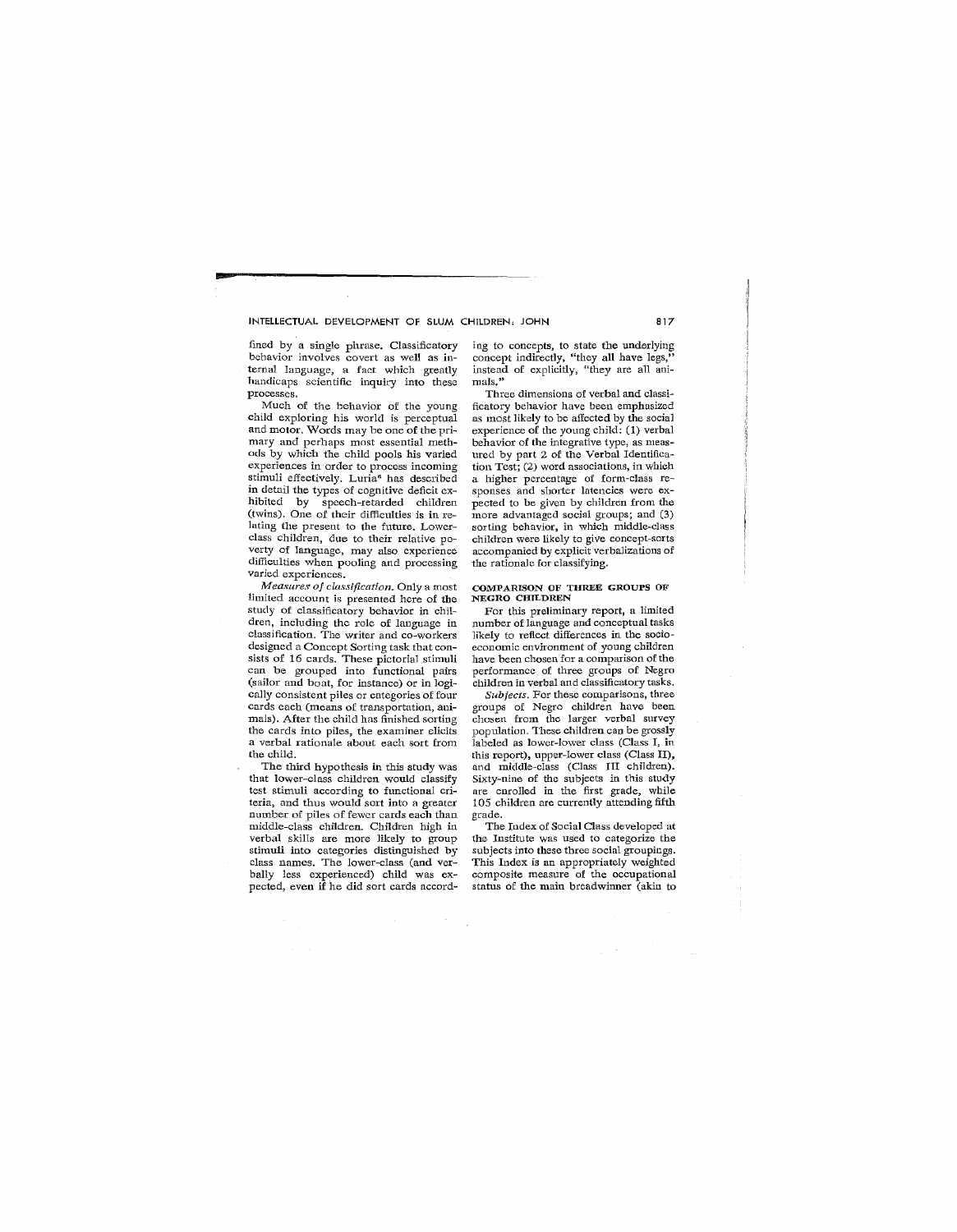## 818 PANEL, PROGRAMS FOR THE SOCIALLY DEPRIVED, URBAN CHILD ~

the Empey Scale of Occupational Prestige), education of the main breadwinner and the person-to-room ratio of the family. The weights assigned to the indicators are derived from a regression equation based on the degree of intercorrelation among these three variables. The information necessary to classify a child into one of the three social-class categories is elicited from the children being tested, and further verified by questionnaires mailed to the parents. Space does not permit us to describe in greater detail lhe very careful process by which these rat-ings have been calculated,\*

The parent of the Class T Negro child of this study is likely to be an unskilled worker with approximately nine years of schooling. Few of the mothers work, and many of the families have children of all ages. The main breadwinner in the Class II family is likely to be a semiskilled worker, such as a truck driver, who has attended but not always graduated from high school. Many of the mothers in this socioeconomic class work, and the families tend to be smaller. Perhaps the most striking difference between these two groups of children is in the condition of their housing. The Class 1 child lives in an apartment nearly twice as crowded as the Class II child. The occupation of mothers among the Class III children of this study is likely to be as high or higher than that of the fathers. Most of the parents attended college, though many of them did not graduate, The fathers tend to be civil servants and owners of small businesses, while the mothers are trained nurses and teachers. The father is absent in nearly one-third of the Class I and Class II Negro families in this study, but this is true of only 4 per cent of the Class III Negro families. Crowding, then, seems to be a psychologically significant difference between lower-lower and upperlower class families; the intactness of the family and the higher level of education of the parents seems rnost to differentiate the middle-class Negro families from the lower-class families.

#### **RESULTS't**

The performances of the three classes of children were compared on measures of receptive and expressive labeling. TABLE l presents the findings at this first level of language behavior. We predicted that these children would differ more in verbal behavior, which requires integrative language, than in descriptive language. There are no statistically significant differences at this level of behavior among first-grade children, though the trends are in the predicted direction. The large intragroup variability and the smaller number of children at this age level may be responsible for this lack of statistical significance. The most interesting finding revealed by these data is this: The performance of the fifth-grade middle-class Negro children is significantly better on the integrative part of the Verbal Identification Test, whereas there nrc no statistically significant di ffercnccs on the enumeration part. By requiring the child to perform two different types of labeling with the same set of pictures, the psychological processes involved in the relatively passive acquisition of overlearned responses elicited in the first part of the Verbal Identification Test are

\*The Index 0£ Social Class, as yet unpublished, was developed at the Institute by Suzanne Keller and Estelle Cherry.

TThe assistance of Miss Estelle Cherry, Mrs. Jane Ingling and Miss Renée Saltzberg in analyzing the results 1s gratefully acknowledged. I wish to thank R. Pies for his editorial help.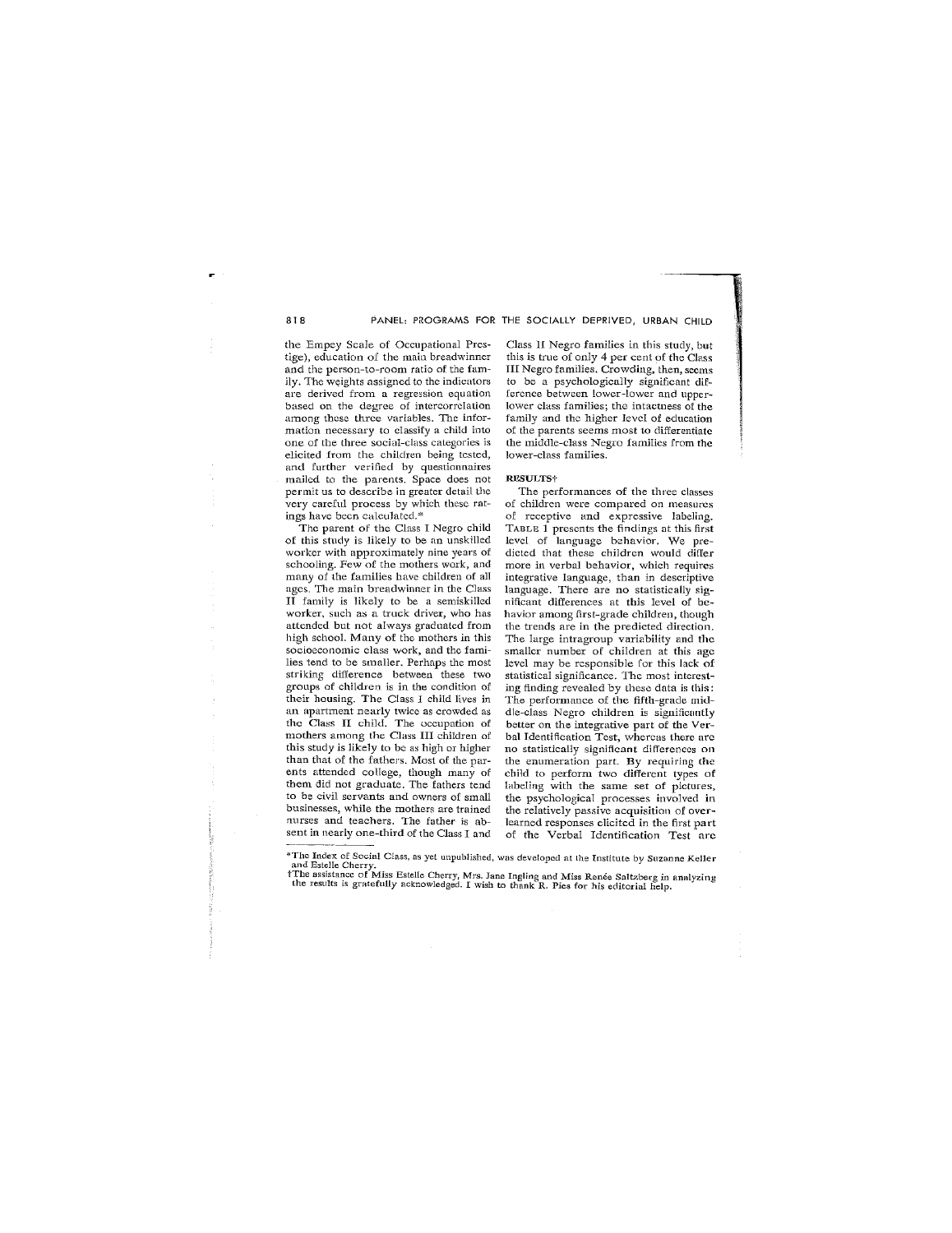#### INTELLECTUAL DEVELOPMENT OF SLUM CHILDREN: JOHN

contrasted with the process of language production requiring summarizing and abstracting elicited in the second part.

One may argue that our findings merely substantiate trends revealed by the Lorge-Thorndike Intelligence Test, namely, that fifth-grade children, particularly Class I children, perform significantly worse on tasks requiring "intelli-

of differing socioeconomic backgrounds are wider than those among younger children has often been attributed to the increasing complexity of tasks designed for children in higher grades. It is interesting that, in these data, significant class differences are found with the younger children using the identical tests. It may be that the emergence of statistically sig-

819

#### TABLE 1

PERFORMANCE OF NEGRO CHILDREN ON LABELING TASKS: ANALYSES OF VARIANCE

 $\mathbf{r}$ 

|                 |      |      | Grade 1: Socioeconomic Status   |                       |      | Grade 5: Socioeconomic status |      |                                 |                           |         |
|-----------------|------|------|---------------------------------|-----------------------|------|-------------------------------|------|---------------------------------|---------------------------|---------|
|                 |      | П    | ш<br>$(n=27)$ $(n=23)$ $(n=19)$ | F<br>(di<br>$= 2, 66$ | ь    | I                             | п    | ш<br>$(n=80)$ $(n=46)$ $(n=90)$ | F<br>(df<br>$= 2, 102$    | Р       |
| P.P.V.T.        |      |      |                                 |                       |      |                               |      |                                 |                           |         |
| Mean            | 57.5 | 55.3 | 62.8                            |                       |      |                               |      |                                 | P.P.V.T. not administered |         |
| S.D.            | 7.9  | 13.9 | 10.9                            | 2.99                  | N.S. |                               |      |                                 |                           |         |
| Verbal Ident,   |      |      |                                 |                       |      |                               |      |                                 |                           |         |
| (a) Enumeration |      |      |                                 |                       |      |                               |      |                                 |                           |         |
| Mean            | 53.9 | 51.4 | 59.9                            |                       |      | 64.3                          | 69.5 | 71.2                            |                           |         |
| S.D.            | 15.6 | 14.6 | 15.8                            | 1.57                  | N.S. | 16.7                          | 14.6 | 17.5                            | 1.63                      | N.S.    |
| (b) Integration |      |      |                                 |                       |      |                               |      |                                 |                           |         |
| Mean            | 46.5 | 47.7 | 54.5                            |                       |      | 63.6                          | 67.4 | 69.2                            |                           |         |
| S.D.            | 11.9 | 15.9 | 12.4                            | 2.50                  | N.S. | 7.5                           | 8.8  | 5, 2                            | 4.16                      | < 0.05  |
| Lorge-Thorndiko |      |      |                                 |                       |      |                               |      |                                 |                           |         |
| (IQ scores)     |      |      |                                 |                       |      |                               |      |                                 |                           |         |
| Mean            | 95.4 | 90.6 | 103.0                           |                       |      | 88.6                          | 97.5 | 100.0                           |                           |         |
| S.D.            | 12.6 | 18.6 | 14.2                            | 1.48                  | N.S. | 13.4                          | 13.7 | 18.0                            | 6.14                      | < .01   |
|                 |      |      | $(n=25)$ $(n=25)$ $(n=16)$      | (df                   |      |                               |      | $(n=31)$ $(n=32)$ $(n=15)$      | (df                       |         |
|                 |      |      |                                 | $= 2, 69$             |      |                               |      |                                 | $= 2, 75$                 |         |
| WISC Vocabulary |      |      |                                 |                       |      |                               |      |                                 |                           |         |
| Mean            | 11.6 | 15.3 | 14.9                            |                       |      | 26.1                          | 30.2 | 33.7                            |                           |         |
| S.D.            | 5.3  | 6.6  | 6.2                             | 2.75                  | N.S. | 8.4                           | 8.7  | 6.5                             | 4.82                      | < 0.095 |

gence." The results on the Verbal Identification Test may yield some insight into what is involved in performing well on<br>an intelligence test. The middle-class children seem to have mastered the skill of choosing the most appropriate single<br>response when presented with a complex<br>task, while their behavior is similar to that of their poorer age-mates when they are required to enumerate and describe. That differences among older children

nificant differences among these groups is related less to the increase in the absolute differences in performance than to the decrease in intragroup variability. the decrease in uniquoup variables<br>fith-grade Negro children of Class III is<br>fith-grade Negro children of Class III is<br>particularly striking. This stabilization<br>of responses within a group might reflect the action of cumulative, common social influences on these children. The widening of differences among these groups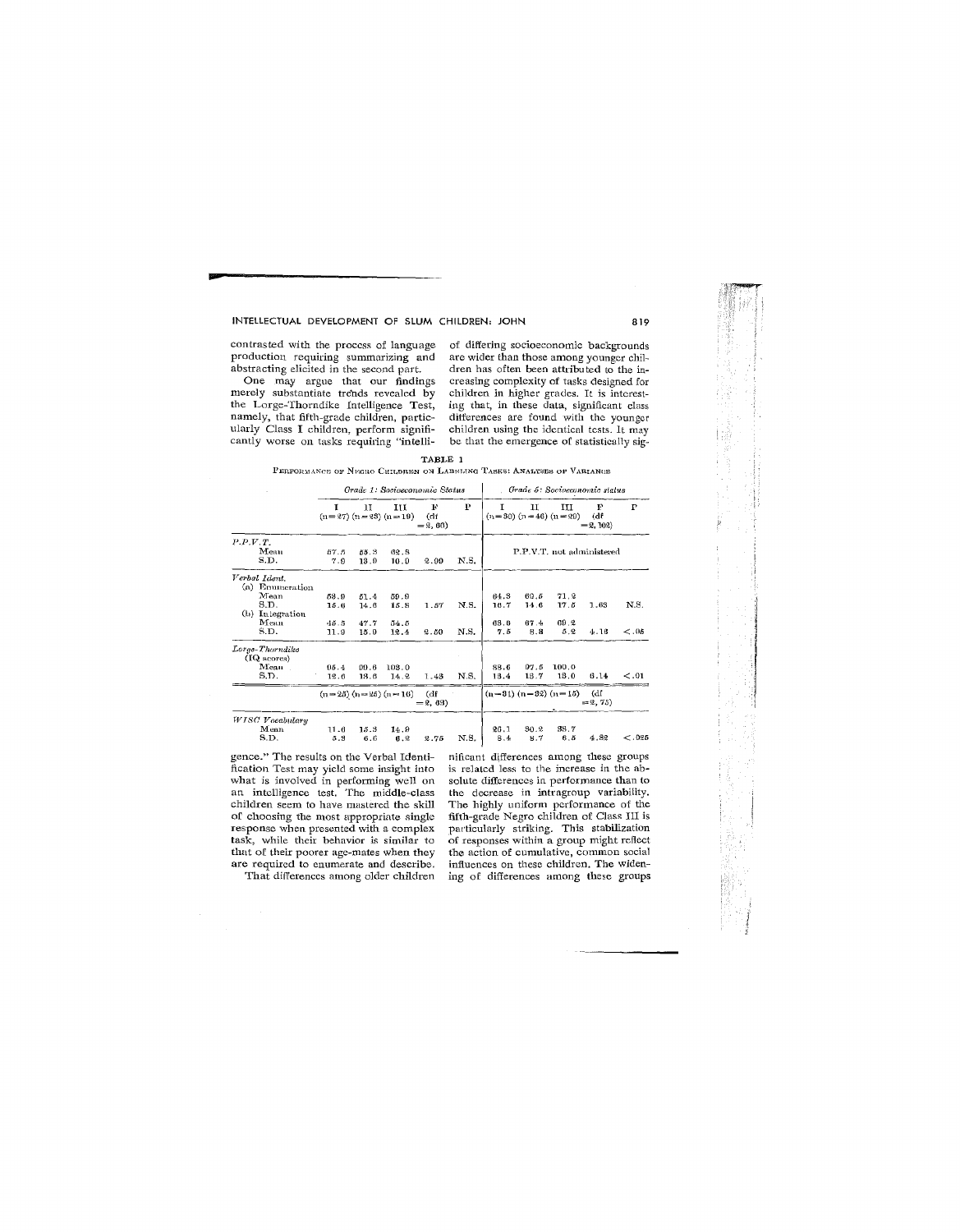#### PANEL: PROGRAMS FOR THE SOCIALLY DEPRIVED, URBAN CHILD

| `ABL. | и |  |
|-------|---|--|
|       |   |  |

PERFORMANCE OF NEGRO CHILDREN ON WORD ASSOCIATION TEST: ANALYSES OF VARIANCE

|                | Grade 1: Socioeconomic status |                        |               |                 |        |            | Grade 5, Socioeconomic status |                        |                       |      |  |
|----------------|-------------------------------|------------------------|---------------|-----------------|--------|------------|-------------------------------|------------------------|-----------------------|------|--|
|                |                               | ш<br>$(n=25)$ $(n=25)$ | ш<br>$(n=16)$ | (df<br>$= 2.63$ | г      | $(n = 31)$ |                               | ш<br>$(n=32)$ $(n=16)$ | г<br>(df<br>$= 2, 76$ | Р    |  |
| Latency scores |                               | 38.6                   | 68.5          |                 |        | 39.8       | 85.4                          | 41.0                   |                       |      |  |
| Mean<br>S.D.   | 111.4<br>126.6                | 20.8                   | 94.3          | 3.97            | < 0.05 | 19.0       | 21.3                          | 28.0                   | < 1.00                | N.S. |  |
| Form class     |                               |                        |               |                 |        | 5.5        | 6.5                           | 7.9                    |                       |      |  |
| Mean<br>S.D.   | 2.4<br>2.3                    | 3.9<br>2.4             | 3.9<br>2.9    | 2.81            | N.S.   | 2.8        | 1.9                           | 1.9                    | 3.02                  | N.S. |  |

with time is further illustrated by the significant results of the WISC Vocabulary Test and the Lorge-Thorndike Intelligence Test. In the latter, the fifthgrade subjects were administered the Non-Verbal Battery, Level 3, while the first-grade children were given the Level 1 test. The Non-Verbal Battery requires a child to choose the most appropriate member of a number of alternatives. The superiority of the Class III children on the integrative section of the Verbal<br>Identification Test, designed to measure this type of behavior, suggests that the<br>apparent IQ superiority of the middleclass children largely arises from their<br>mastery of the skill of choosing a best-fit response.

At the relating level, differences in performance reach a statistically significant difference on the latency scores of the<br>first-grade children. (See TABLE 2 for results on the Word Association Test.)\* The remaining comparisons are in the predicted direction without reaching significance. The tendency to make more responses of the same form as the stimulus word increases sharply with age. This developmentally more advanced, or adultlike, behavior may be learned more indirectly by children than the integrative responses tapped by the Verbal Identification Test, which reveals class<br>differences. The second hypothesis, then, is not confirmed in this preliminary presentation of findings.

The Concept Sorting Test is aimed at eliciting classificatory behavior in children. Because this is a relatively timeconsuming task, only half the children<br>could be tested. The "perfect" perform-<br>ance in this task consists of grouping the 16 stimulus cards into four piles, each representing a concept. After the child has finished sorting, a rationale for each<br>pile is elicited from him. The third hyphe is elected from min. The lime hy-<br>pothesis in this study was that lower-<br>class children would classify test stimuli according to functional criteria, and thus would sort into more piles of fewer cards each than would middle-class children. This prediction was confirmed at the fifth-grade level. In addition, the lowerclass child was expected to be able to give fewer explicit rationales for his concept-sorts than the other children. A chisquare test for two independent samples was performed to determine whether the

FDr. Phyllis Katz and Mr. Barry Karp were particularly helpful in analyzing and interpreting the data obtained by means of the Word Association Test.

820

**Contract Report**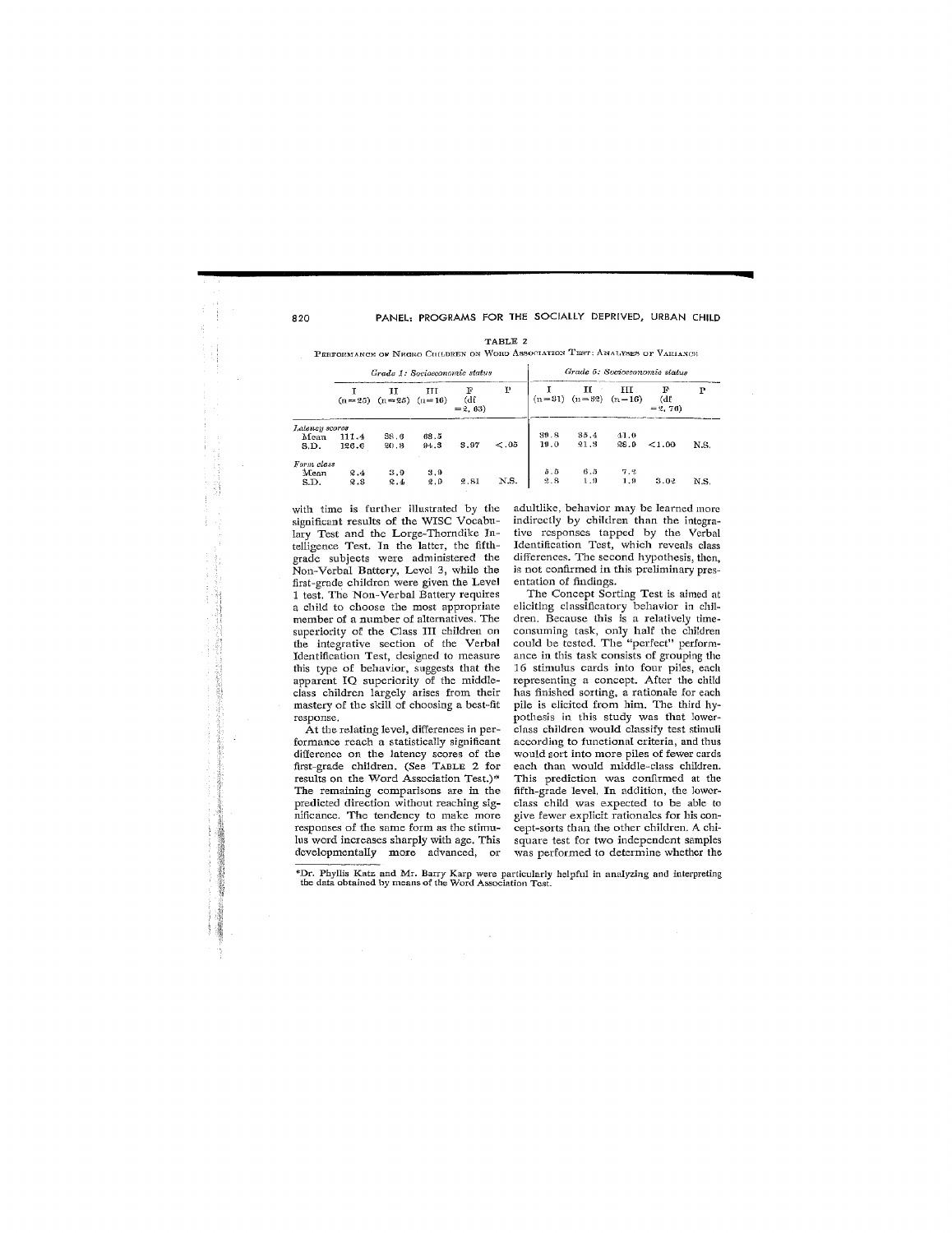#### INTELLECTUAL DEVELOPMENT OF SLUM CHILDREN: JOHN

relative number of explicit rationales differed among the three SES groups.<sup>9</sup> The results of these calculations are presented in TABLE 3. Thus, fifth-grade lower-class children

(Verbal Identification, Integrative section), and in their conceptual sorting and verbalization behavior. At the relational level of language, group differences are<br>less striking (Word Association test).

TABLE 3

#### PERFORMANCE OF NEGRO CULTUREN ON CONCEPT SORTING TASK: ANALYSES OF VARIANCE

|                                                     |            |                            |                      | Grade 1: Socioeconomic status |      |     |                      |                                     | Grade 5: Socioeconomic status |         |
|-----------------------------------------------------|------------|----------------------------|----------------------|-------------------------------|------|-----|----------------------|-------------------------------------|-------------------------------|---------|
|                                                     |            | $(n=11)$ $(n=13)$ $(n=13)$ |                      | (df<br>$= 2.34$               | P    |     |                      | ш<br>$(n=16)$ $(n=80)$ $(n=19)$ (df | Р<br>$= 2, 62$                |         |
| Concept sorting<br>Number of piles*<br>Mean<br>S.D. | 7.8<br>9.3 | 5.9<br>1.7                 | 6.7<br>$\frac{1}{5}$ | 1.99                          | N.S. | 6.4 | 5.6<br>$1.6$ 1.8 1.8 | 5.0                                 | -9.75                         | $<$ 0.6 |

| Socioeconomic status | Below Median | Above Median | Total                    |
|----------------------|--------------|--------------|--------------------------|
|                      | 18           | 3            | 16                       |
|                      | 18           | 12           | 30                       |
| ×.<br>TIT            |              | 12           | 19<br>٠.                 |
|                      | -            | -            | $\overline{\phantom{m}}$ |
| Total                | 38           | 27           | 65                       |

\* The number of piles ranges from a perfect score of 4 all the way to 12.<br>†  $X^2 = 7.11$ , df = 2, P < 05.

sort cards into more piles and give significantly fewer explicit verbalizations of their sorting behavior than do middle-<br>class children. When evaluating these findings, as well as those presented<br>above, it is important to remember that these preliminary results are based on<br>relatively small numbers of subjects.

#### **CONCLUSIONS**

In brief, the following results were attained in this preliminary analysis of verbal and classificatory behavior in young Negro children. Middle-class children surpass their lower-class age-mates in possessing a larger vocabularly (WISC Vocabularly results) and a higher nonverbal IQ (Lorge-Thorndike), in their ability to produce a best-fit response

The emergence of significant group differences on these various tasks at the fifth-grade level may reflect stable patterns of language-conceptual behaviors<br>in the middle-class children, Although<br>similar trends exist at the first-grade level, they may be attenuated by the fact that the younger children, independent of social class, are primarily occupied with the acquisition of the rudiments of language.

The middle-class child has an advantage over the lower-class child in tasks requiring precise and somewhat abstract language. The acquisition of more abstract and integrative language seems to be hampered by the living conditions in the homes of lower-class children. Opportunities for learning to categorize and

821